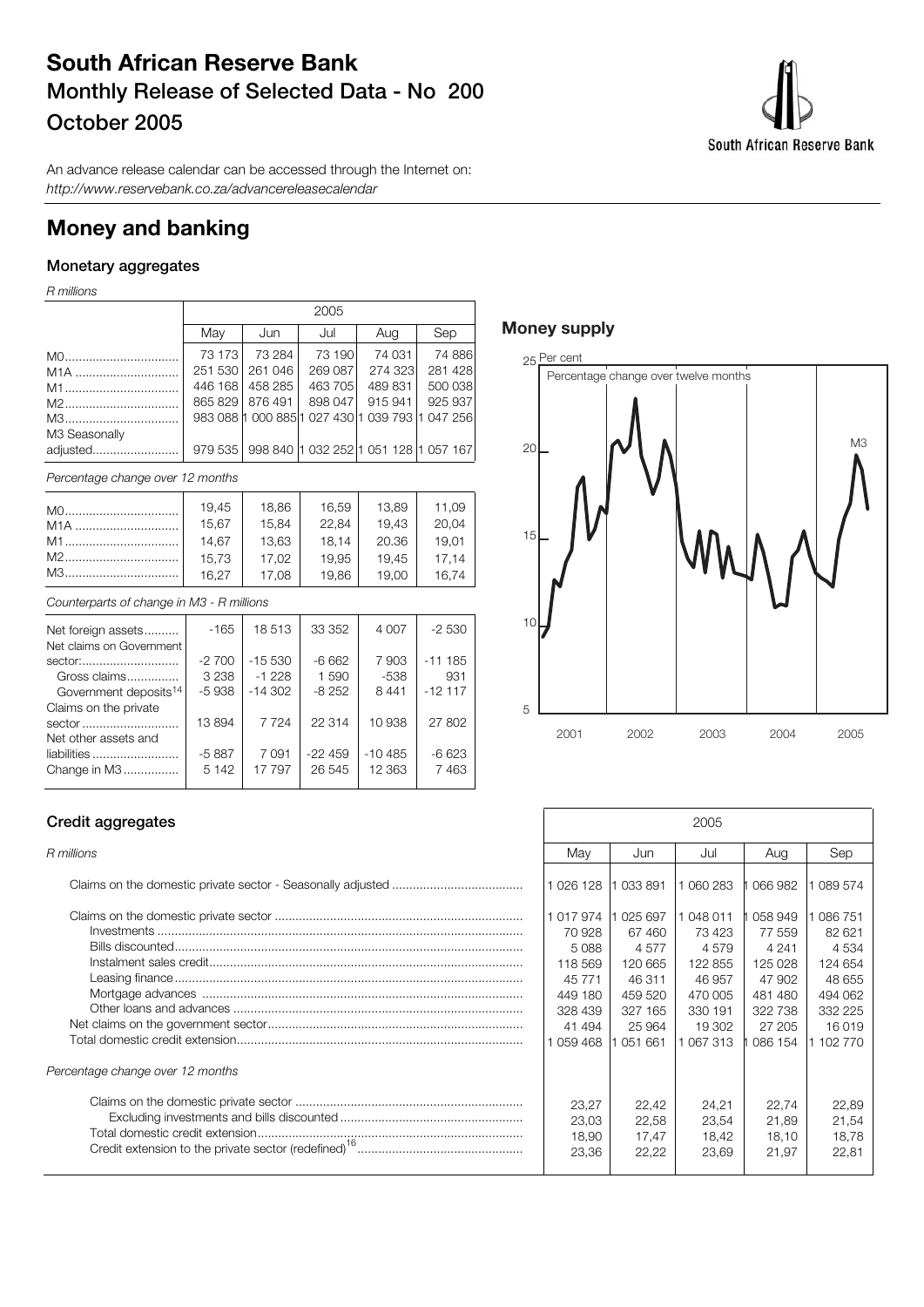# **Money and banking (continued)**

|                                                                                      |           |           | 2005      |           |           |
|--------------------------------------------------------------------------------------|-----------|-----------|-----------|-----------|-----------|
| Banks and Mutual Banks (R millions)                                                  | Apr       | May       | Jun       | Jul       | Aug       |
|                                                                                      |           |           |           |           |           |
|                                                                                      | 1 043 283 | 1 049 871 | 1 078 236 | 1 116 628 | 1 111 444 |
|                                                                                      | 41 112    | 42 824    | 43 679    | 42 930    | 43 560    |
|                                                                                      | 1084395   | 1 092 695 | 1 121 915 | 1 159 557 | 1 155 004 |
|                                                                                      | 56 010    | 57 275    | 51 119    | 47 160    | 49 640    |
|                                                                                      | 1 203 034 | 1 214 386 | 1 236 944 | 1 278 396 | 1 292 273 |
|                                                                                      | 121 334   | 124 271   | 120 882   | 120 116   | 120894    |
|                                                                                      | 22728     | 23 689    | 23751     | 23 5 21   | 24 477    |
|                                                                                      | 19 0 54   | 20816     | 21 552    | 21 411    | 19874     |
|                                                                                      | 22        | 13        | 13        | 13        | 315       |
|                                                                                      | 11 377    | 9 2 2 1   | 9881      | 8 5 6 0   | 9027      |
|                                                                                      | 909 632   | 921 742   | 934 254   | 950 368   | 957 569   |
|                                                                                      | 1 184 029 | 1 198 606 | 1 226 509 | 1 274 683 | 1 281 747 |
|                                                                                      | 46 331    | 47 0 25   | 44 147    | 43 196    | 44 0 26   |
|                                                                                      | 15 4 62   | 16 904    | 17599     | 20 250    | 20 487    |
|                                                                                      | 269 236   | 266 982   | 262 109   | 269 771   | 251 289   |
|                                                                                      | 568       | 68        | 129       | 129       | 303       |
|                                                                                      | 2029      | 2 3 0 4   | 2453      | 2 3 0 4   | 2 1 8 1   |
| Total assets (utilised acceptance facilities buy-back agreements and foreign finance |           |           |           |           |           |
|                                                                                      | 1528 176  | 1 542 333 | 1 564 833 | 1618682   | 1612383   |
|                                                                                      | 63 372    | 63 872    | 64 968    | 66 229    | 66936     |
|                                                                                      | 75 550    | 74 335    | 74 408    | 75 726    | 75 897    |
|                                                                                      | 9612      | 8963      | 8778      | 8 7 9 7   | 9414      |
| Land Bank (R millions)                                                               |           |           |           |           |           |
|                                                                                      | 10 687    | 10 275    | 10 29 2   | 10 163    | 10 345    |
|                                                                                      | 18 661    | 18 2 35   | 17 409    | 17 283    | 17482     |

# **International economic data** 2005

|                                                                                                      |          |          | ZUUJ     |         |          |
|------------------------------------------------------------------------------------------------------|----------|----------|----------|---------|----------|
| Changes in gold and other foreign reserves (R millions)                                              | May      | Jun      | Jul      | Aug     | Sep      |
|                                                                                                      | 17 550   | 8787     | 833      | $-1708$ | 891      |
|                                                                                                      | 2 1 0 5  | $-125$   | $-24$    | $-545$  | $-432$   |
|                                                                                                      | 8 2 7 8  | 9 3 5 9  | 1 3 1 6  | 412     | 2858     |
|                                                                                                      | 1 1 3 9  | 21 7 8 2 | 22 318   | 5 1 8 9 | 394      |
| Gross reserves of the Reserve Bank and open position in foreign<br>currency (US\$m)                  |          |          |          |         |          |
|                                                                                                      | 17 188   | 18 679   | 18876    | 18 961  | 19535    |
|                                                                                                      | 13702    | 15 177   | 15 371   | 15 501  | 16 056   |
| Net average daily turnover on the SA foreign exchange market (US\$m)                                 |          |          |          |         |          |
|                                                                                                      | 1 6 3 0  | 1956     | 1 7 1 2  | 1491    | 1449     |
|                                                                                                      | 499      | 496      | 468      | 604     | 611      |
|                                                                                                      | 7589     | 7 4 6 5  | 8 2 7 5  | 9 3 3 1 | 7 1 2 6  |
|                                                                                                      | 3452     | 3441     | 3634     | 3274    | 3 3 4 6  |
|                                                                                                      | 13710    | 13 358   | 14 089   | 14 700  | 12 532   |
| Exchange rates (averages)                                                                            |          |          |          |         |          |
| Effective exchange rate against the most important currencies (Index: 2000=100) <sup>18</sup>        | 90.78    | 87.21    | 89.19    | 91.02   | 92.59    |
| Real effective exchange rate against the most important currencies (Index: 2000=100) <sup>3</sup> 18 | 108,66   | 105,66   | 108,61   | 110,98  | $\cdots$ |
|                                                                                                      | 6,3314   | 6,7500   | 6,7035   | 6,4650  | 6,3578   |
|                                                                                                      | 11,7446  | 12,2820  | 11,7407  | 11,5992 | 11,4978  |
|                                                                                                      | 8,0434   | 8,2163   | 8,0751   | 7.9478  | 7,7944   |
|                                                                                                      | 0.0594   | 0,0622   | 0.0599   | 0.0585  | 0,0573   |
| Average daily fixing price of gold per fine ounce                                                    |          |          |          |         |          |
|                                                                                                      | 2 670,92 | 2 901,00 | 2 838,40 | 2821,76 | 2 889,56 |
|                                                                                                      | 422,20   | 430,64   | 424,61   | 437.73  | 455,99   |
|                                                                                                      |          |          |          |         |          |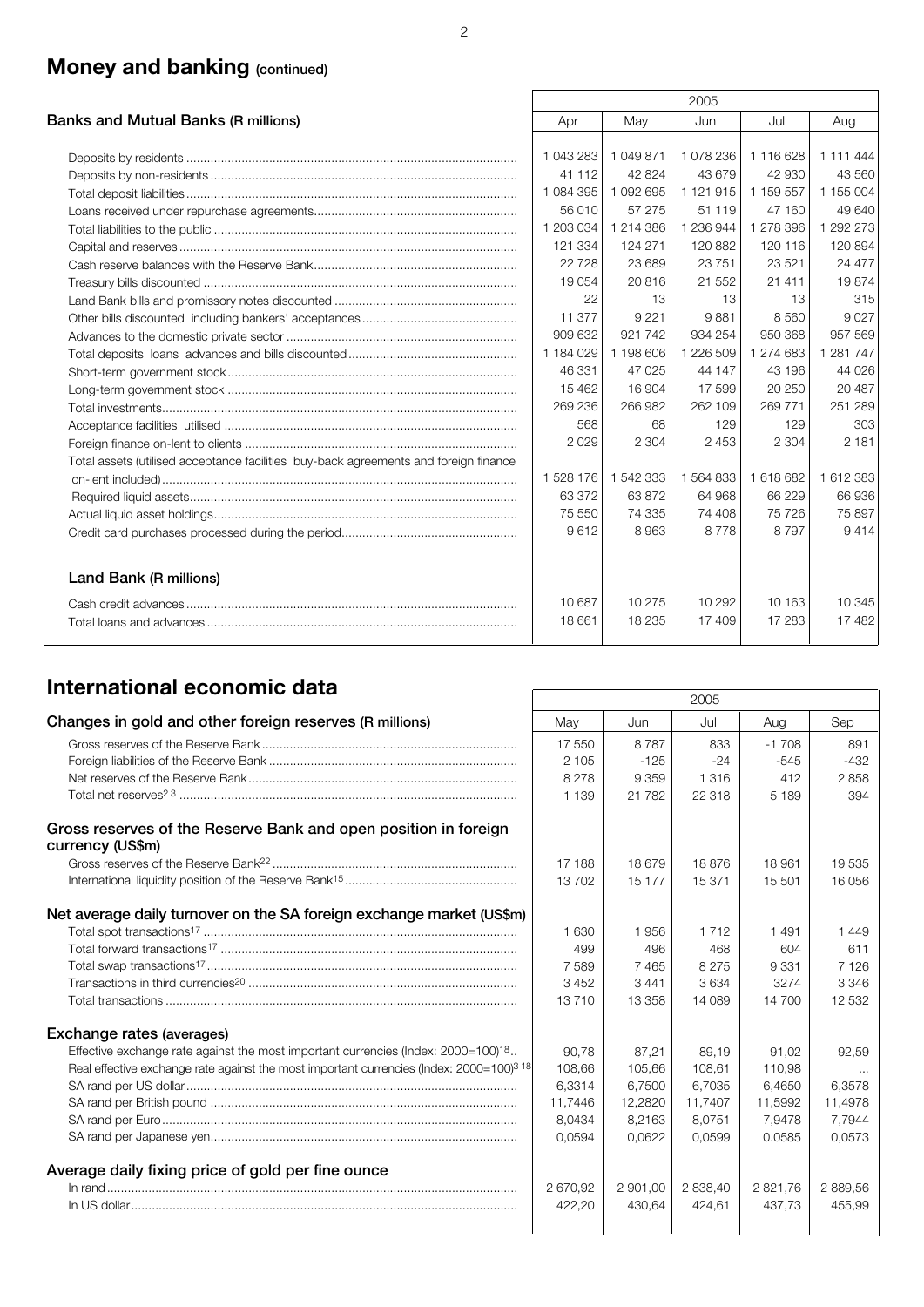# **Capital market** 2005

|                                          | LUUU      |         |           |           |           |           |
|------------------------------------------|-----------|---------|-----------|-----------|-----------|-----------|
|                                          | Apr       | May     | Jun       | Jul       | Aug       | Sep       |
| Share market <sup>4</sup>                |           |         |           |           |           |           |
|                                          | 88 255    | 91 279  | 105 660   | 106 496   | 107 579   | 136 471   |
|                                          | 4 0 8 9   | 4 1 9 4 | 4 3 6 0   | 4 640     | 4 4 4 9   | 5 5 0 1   |
|                                          | 157       | 158     | 167       | 176       | 184       | 191       |
|                                          | 2,8       | 2,8     | 2,7       | 2,6       | 2,8       | 2,7       |
| Non-resident transactions (R millions)   |           |         |           |           |           |           |
|                                          | 2 7 8 2   | $-794$  | 11783     | 7 240     | 4 500     | 1802      |
|                                          | 3681      | 3984    | 4 3 5 8   | $-2662$   | $-3895$   | -4 040    |
|                                          | 6463      | 3 1 9 0 | 16 142    | 4578      | 604       | $-2238$   |
| <b>Fixed-interest securities market</b>  |           |         |           |           |           |           |
|                                          | 8861      | 5 1 8 4 | 4 1 6 1   | 5014      | 4 2 8 2   | $\cdots$  |
|                                          | 660 653   | 705 470 | 699 138   | 696 578   | 706 273   | 681 115   |
|                                          | 787 909   | 854 729 | 856 528   | 857 582   | 860 301   | 806 364   |
|                                          | 26 953    | 26 431  | 24 611    | 24 633    | 27 516    | 26 644    |
|                                          | 8,5       | 8.4     | 8.1       | 8.1       | 7,9       | 8.1       |
| Derivative market - futures <sup>4</sup> |           |         |           |           |           |           |
|                                          | 50 342    | 64 371  | 63413     | 62 904    | 60 992    | 59 524    |
|                                          | 1951094   | 649 927 | 4 406 240 | 1963 163  | 2 154 229 | 5 045 299 |
|                                          | 66 097    | 66 395  | 201 666   | 78 566    | 97 512    | 247 449   |
|                                          | 1 372 262 | 498 785 | 1 291 588 | 1 625 807 | 1737699   | 689 592   |

# **National government finance**

|                                                                                         | 2005     |         |          |         |           |          |
|-----------------------------------------------------------------------------------------|----------|---------|----------|---------|-----------|----------|
| Statement of national revenue, expenditure and borrowing                                | Apr      | May     | Jun      | Jul     | Aug       | Sep      |
|                                                                                         | 20 559   | 26712   | 41 310   | 28 663  | 28 681    | 43 097   |
|                                                                                         | 31811    | 32 472  | 32 483   | 29 631  | 42 853    | 34 969   |
|                                                                                         | $-11252$ | $-5759$ | 8826     | $-968$  | $-14$ 172 | 8 1 2 9  |
|                                                                                         | $-4539$  |         |          |         |           |          |
| PLUS: Cost/profit on revaluation of foreign bonds and loans at redemption <sup>19</sup> |          | $-2$    | $-13$    |         |           |          |
|                                                                                         |          |         |          | 2 1 8 5 | 662       |          |
|                                                                                         | $-15791$ | $-5761$ | 8 8 1 3  | 1 2 1 9 | $-13511$  | 8 1 2 8  |
| National government financing of net borrowing requirement                              |          |         |          |         |           |          |
|                                                                                         | $-110$   | 5950    | 2517     | 2 0 3 5 | $-5272$   | $-1188$  |
|                                                                                         | 8 3 7 1  | 4 7 8 7 | 3929     | 4 4 0 9 | 4 0 9 2   | 3638     |
|                                                                                         | 299      | $-122$  |          | 1 1 8 2 |           | 31       |
|                                                                                         | $-15$    | 44      | 44       | 53      | 60        | 34       |
|                                                                                         | 7 2 4 6  | -4898   | $-15305$ | -8899   | 14 640    | $-10643$ |
|                                                                                         | 15 791   | 5761    | $-8813$  | $-1219$ | 13511     | $-8128$  |

 $\overline{1}$ 

| <b>Economic indicators</b> (seasonally adjusted)                                                                                                                                                                                                                                                                                                                                                                                                                                                                                                                                                                                                                                                                                                                                                                                                                    |                                                                                                  |                                                   | 2005                                                                                                                                                                                                                                                                                                                                                                                                                                                                                                                                                                                                                                                                                                                                                                                                                                                                                                       |                                                      |                                                         |                                                                      |
|---------------------------------------------------------------------------------------------------------------------------------------------------------------------------------------------------------------------------------------------------------------------------------------------------------------------------------------------------------------------------------------------------------------------------------------------------------------------------------------------------------------------------------------------------------------------------------------------------------------------------------------------------------------------------------------------------------------------------------------------------------------------------------------------------------------------------------------------------------------------|--------------------------------------------------------------------------------------------------|---------------------------------------------------|------------------------------------------------------------------------------------------------------------------------------------------------------------------------------------------------------------------------------------------------------------------------------------------------------------------------------------------------------------------------------------------------------------------------------------------------------------------------------------------------------------------------------------------------------------------------------------------------------------------------------------------------------------------------------------------------------------------------------------------------------------------------------------------------------------------------------------------------------------------------------------------------------------|------------------------------------------------------|---------------------------------------------------------|----------------------------------------------------------------------|
| <b>Sales</b>                                                                                                                                                                                                                                                                                                                                                                                                                                                                                                                                                                                                                                                                                                                                                                                                                                                        | Apr                                                                                              | May                                               | Jun                                                                                                                                                                                                                                                                                                                                                                                                                                                                                                                                                                                                                                                                                                                                                                                                                                                                                                        | Jul                                                  | Aug                                                     | Sep                                                                  |
|                                                                                                                                                                                                                                                                                                                                                                                                                                                                                                                                                                                                                                                                                                                                                                                                                                                                     | 77,0<br>132,7                                                                                    | 98,2<br>133,2                                     | 80.4<br>135.1                                                                                                                                                                                                                                                                                                                                                                                                                                                                                                                                                                                                                                                                                                                                                                                                                                                                                              | 109.3<br>138.4                                       | 102,6<br>$\cdots$                                       | $\cdots$<br>$\cdots$                                                 |
|                                                                                                                                                                                                                                                                                                                                                                                                                                                                                                                                                                                                                                                                                                                                                                                                                                                                     | 126,0<br>165,0<br>156.7                                                                          | 127,2<br>171,1<br>161.5                           | 126.7<br>171,7<br>180.1                                                                                                                                                                                                                                                                                                                                                                                                                                                                                                                                                                                                                                                                                                                                                                                                                                                                                    | 125,5<br>154,5<br>153.6                              | $\cdots$<br>176.5<br>170.2                              | $\cdots$<br>177.1<br>172,0                                           |
| Volume of production <sup>11</sup><br>Composite business cycle indicators                                                                                                                                                                                                                                                                                                                                                                                                                                                                                                                                                                                                                                                                                                                                                                                           | 67,1<br>132,5<br>114.4<br>113,0<br>144,2<br>108,5                                                | 72,6<br>130,4<br>111.8<br>114,1<br>146,4<br>109,0 | 71.4<br>130.0<br>112,6<br>114,2<br>149,5<br>$\cdots$                                                                                                                                                                                                                                                                                                                                                                                                                                                                                                                                                                                                                                                                                                                                                                                                                                                       | 66,8<br>129.9<br>113.7<br>114,8<br>150,1<br>$\cdots$ | 62.6<br>131.0<br>115.1<br>116.2<br>$\cdots$<br>$\cdots$ | $\cdots$<br>$\cdots$<br>$\cdots$<br>$\cdots$<br>$\cdots$<br>$\cdots$ |
| Changes in the net reserves of the Reserve Bank also include valuation adjustments in respect of the<br>assets and short-term liabilities of the Reserve Bank.<br>$\overline{c}$<br>Total net reserves include those of the Reserve Bank other banks and government.<br>З<br>Preliminary figures.<br>Source: JSE Securities Exchange South Africa (JSE).<br>5<br>Net cash receipts after repayment of redemptions Internal funds excluded.<br>6<br>Monthly average.<br>Actual number as at the last business day of the particular month.<br>8<br>Seasonally adjusted at an annual rate.<br>9<br>Deficit (-) / Surplus (+).<br>10 <sup>10</sup><br>Excluding discount.<br>Source: Statistics South Africa.<br>11<br>Source: National Association of Automobile Manufacturers of SA.<br>12<br>13 Source: Bond Exchange of South Africa.<br>14 Increase - decrease +. | 17 Transactions against the Rand.<br>19 $Cost (-) / profit (+)$ .<br>South African rand.<br>1994 | British Pound (15 37) Japanese Yen (10 43).       | 15 Up to end February 2004 referred to as the "Net open position in foreign currency of the Reserve Bank".<br>16 See page S22 of the Quarterly Bulletin regarding the definition of P1 credit extension.<br>18 The weighted average exchange rate of the rand is calculated against thirteen currencies consistently<br>excluding Zimbabwe The weights of the four major currencies are in brackets: Euro (36 38) US Dollar (15 47)<br>20 Transactions in third currencies refers to transactions between any two currencies other than the<br>21 Components revised See "Note on the revision of composite leading and coincident business cycle<br>indicators" in the March 2004 Quarterly Bulletin  Previous and new indices were linked in January<br>22 The gold reserves are valued at market price taken at 14:30 on each valuation date.<br>23 From May 2004 including RSA Government Retail Bond. |                                                      |                                                         |                                                                      |

٦